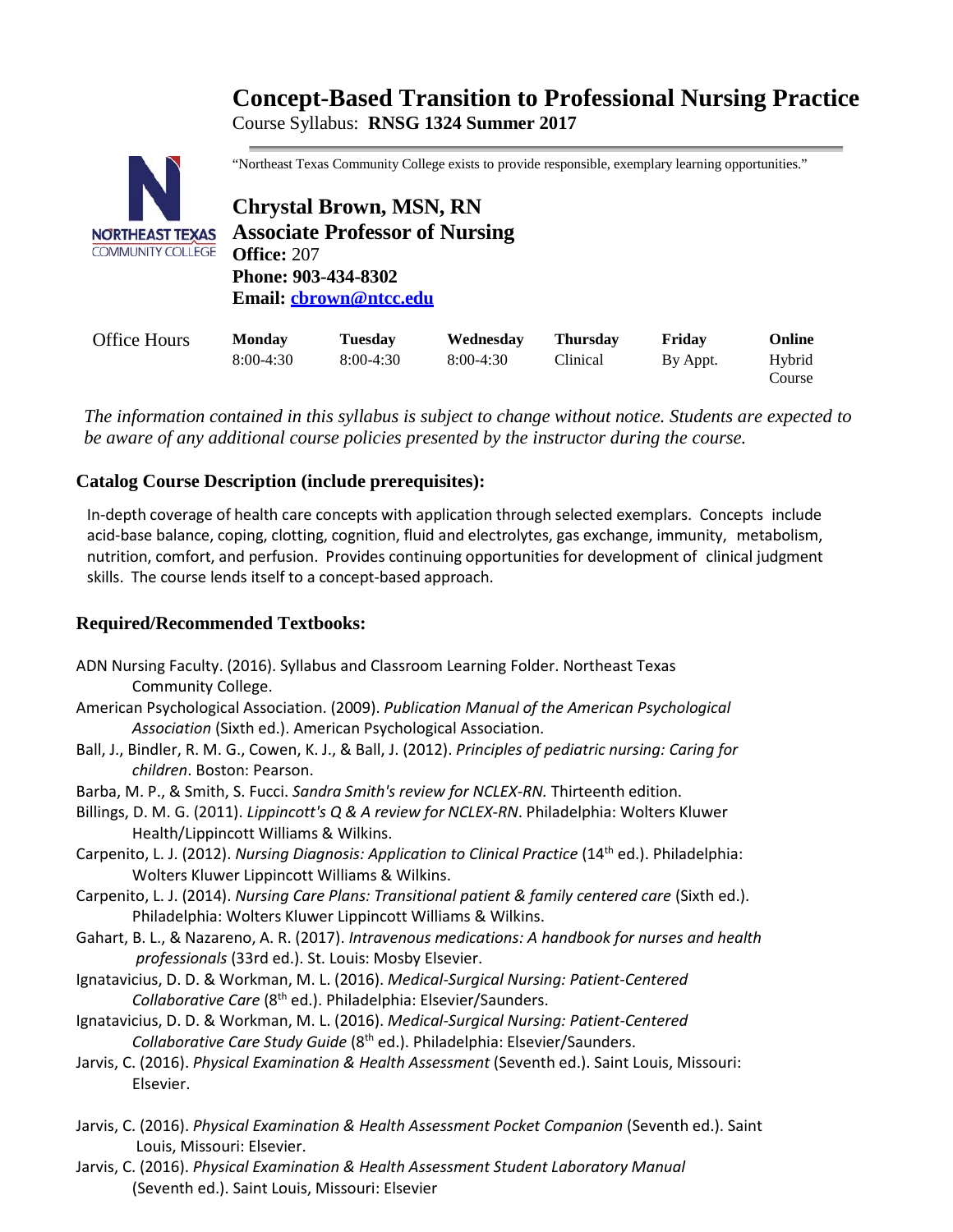- Kneisl, C. R., & Trigoboff, E. (2009). *Contemporary psychiatric-mental health nursing*. Upper Saddle River, N.J: Pearson Prentice Hall.
- Leonard, P. C. (2013). *Quick and easy medical terminology*. (8th ed.). Saint Louis, Missouri: Elsevier.
- Moore, M. C. (2009). *Pocket guide to Nutritional Assessment and Care* (Sixth ed.). Saint Louis, Missouri: Elsevier.
- Nettina, S. M. (2014). *Lippincott Manual of Nursing* (Tenth ed.). Philadelphia: Wolter Kluwer Lippincott Williams & Wilkins.
- *Nursing: A Concept-based Approach to Learning (2<sup>nd</sup> edition, Volume 1), (2015). Upper* Saddle River, NJ: Pearson.
- *Nursing: A Concept-based Approach to Learning (2<sup>nd</sup> edition, Volume 2), (2015). Upper* Saddle River, NJ: Pearson.
- Nursing Faculty. (2016). Northeast Texas Community College. *Associate Degree Nursing Handbook.*
- Nursing2016. (2016). Nursing2016 *Drug Handbook* (36th ed.). Philadelphia: Wolters Kluwer Lippincott Williams & Wilkins.
- Ogden, S. J. & Fluharty, L. K. (2016). *Calculation of Drug Dosages.* (10<sup>th</sup> ed.). St. Louis: Mosby Elsevier.
- Davidson, Michele R. (2012). *Olds' maternal-newborn nursing & women's health across the lifespan.*  Boston: Pearson.
- Silvestri, L. A. (1999). *Saunders comprehensive review for NCLEX-RN*. (6<sup>th</sup> ed.). London: W.B. Saunders.
- Smith, S. F; Duell, D. J., & Martin, B. C. (2012). *Clinical Nursing Skills.* (9th ed.). New Jersey: Pearson.
- Yoost, B. & Crawford. L. (2016). *Fundamentals of Nursing.* St. Louis, MO: Mosby Elsevier.
- Yoost, B. & Crawford. L. (2016). *Fundamentals of Nursing Study Guide.* St. Louis, MO: Mosby Elsevier.

### **Additional Recommended Readings:**

Kaplan/ATI testing with assigned reading/testing assignments (and remediation) noted in each module per Blackboard Learning System

### **Student Learning Outcomes:**

The Texas State Board of Nurses (BON) provides differentiated essential competencies (DECs) (2010) to guide nursing education programs in developing a curriculum which prepares graduates to provide safe, competent, compassionate care. The competencies from the BON show the expected level of performance, integrating knowledge, skills, abilities, and judgment based upon the preparation in the program of study. The differentiation is based upon the level of the nursing education program which the student is enrolled. The NTCC nursing program director and faculty incorporate the Differentiated Essential Competencies (DECs) (2010) into the student learning outcomes of each course, based on the level of the nursing educational program. The learning outcomes of this course are based on the essential competencies of graduates of Texas Associates Degree Nursing education program

## **Student Learning Outcomes Objectives for RNSG 1324:**

Upon completion of this course the student will:

- 1. Utilize a systematic process to analyze selected health care concepts to manage care for diverse patients across the lifespan.
- 2. Describe the interrelatedness between health care concepts to assist in developing clinical judgment.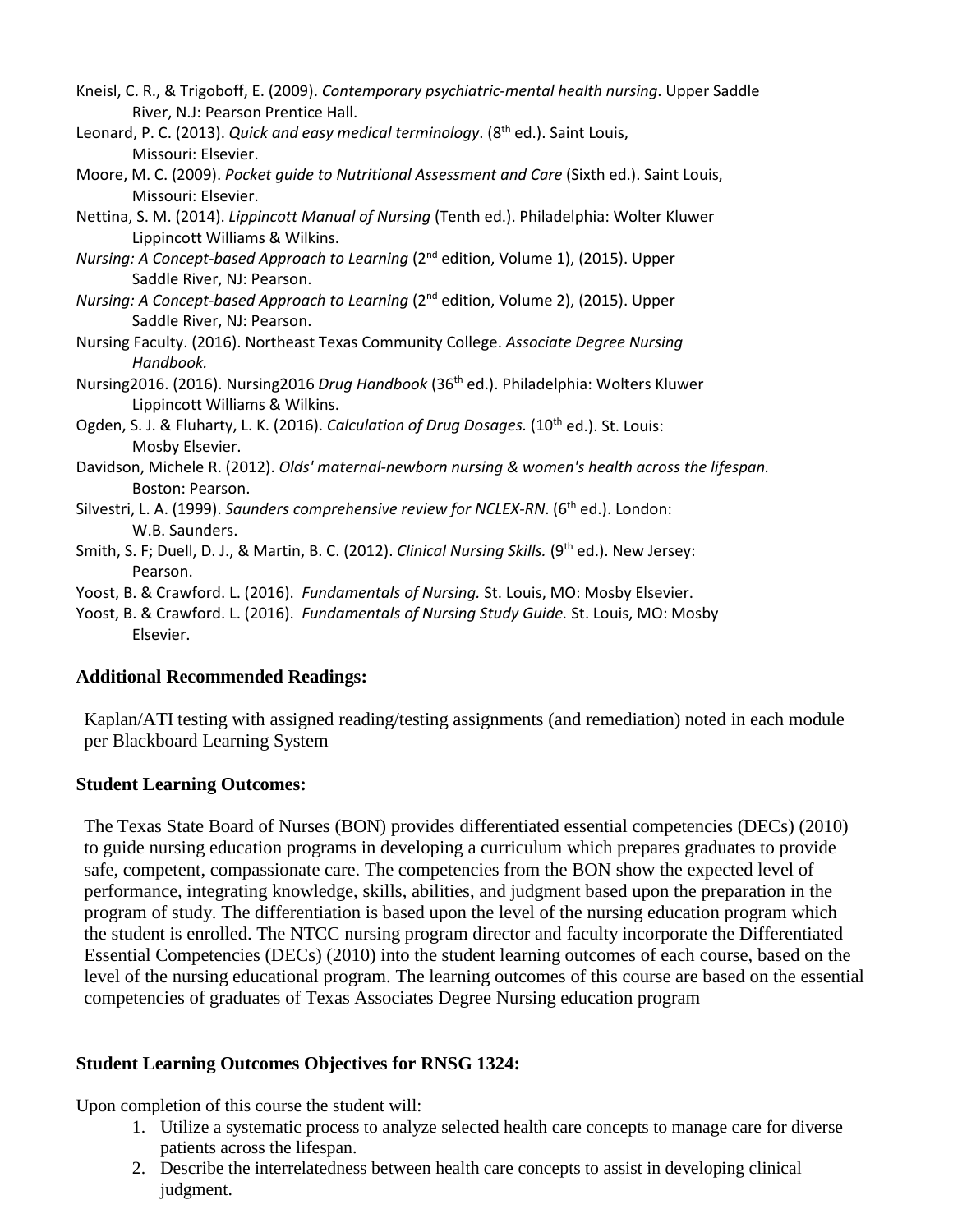- 3. Describe the attributes and roles of the professional nurse including leadership, management and principles of delegation.
- 4. Apply a systematic problem solving process for the development of clinical judgement.
- 5. Discuss the legal-ethical parameters for professional nursing practice including the Nursing Practice Act and the American Nurses Association (ANA) Code of Ethics as related to selected exemplars.
- 6. Utilize professional communication techniques in providing patient-centered care and collaborating with members of the health care team.
- 7. Identify health promotion needs for diverse patients across the life-span.

#### **Exemplary Educational Objectives:**

See above

### **Grading Policy and Procedures**

Course grades are based on scores; quizzes, exams, special assignments, lab practical examinations and final examinations. Percentages are listed in specific course syllabi. All tests are the property of Northeast Texas Community College and are not to be retained by students. The course schedule of class topics and exams is subject to change as the need arises.

A minimum overall grade of "C" is required in all Nursing courses before using that course as a prerequisite for the next course in sequence. In preparation for the State Board examination, the letter grade assigned to all Nursing courses shall be determined as follows:

 $A = 90 - 100$  $B = 80 - 89$  $C = 75 - 79$  $D = 66 - 74$  $F = 65$  and below

The average of the exam grades, before weighted calculation is performed, must be 75% or above to pass the course. Grades will not be rounded when calculating the average (74.5 – 74.9 is not rounded to 75). Students with an exam average of 75 or higher will have course grades calculated based on the weighted calculation of the exams and other required course work. A minimum grade of 75% and a letter grade of "C" or higher is required to receive credit for the nursing course.

The grade earned in this course will be based on the following criteria:

Total 100%

Additionally, all class examinations are considered to be a major part of the course work upon which a major portion of your final grade will be based. If the total average of the module exams is below 75 percent the student will not qualify to sit for the final examination and will fail this course.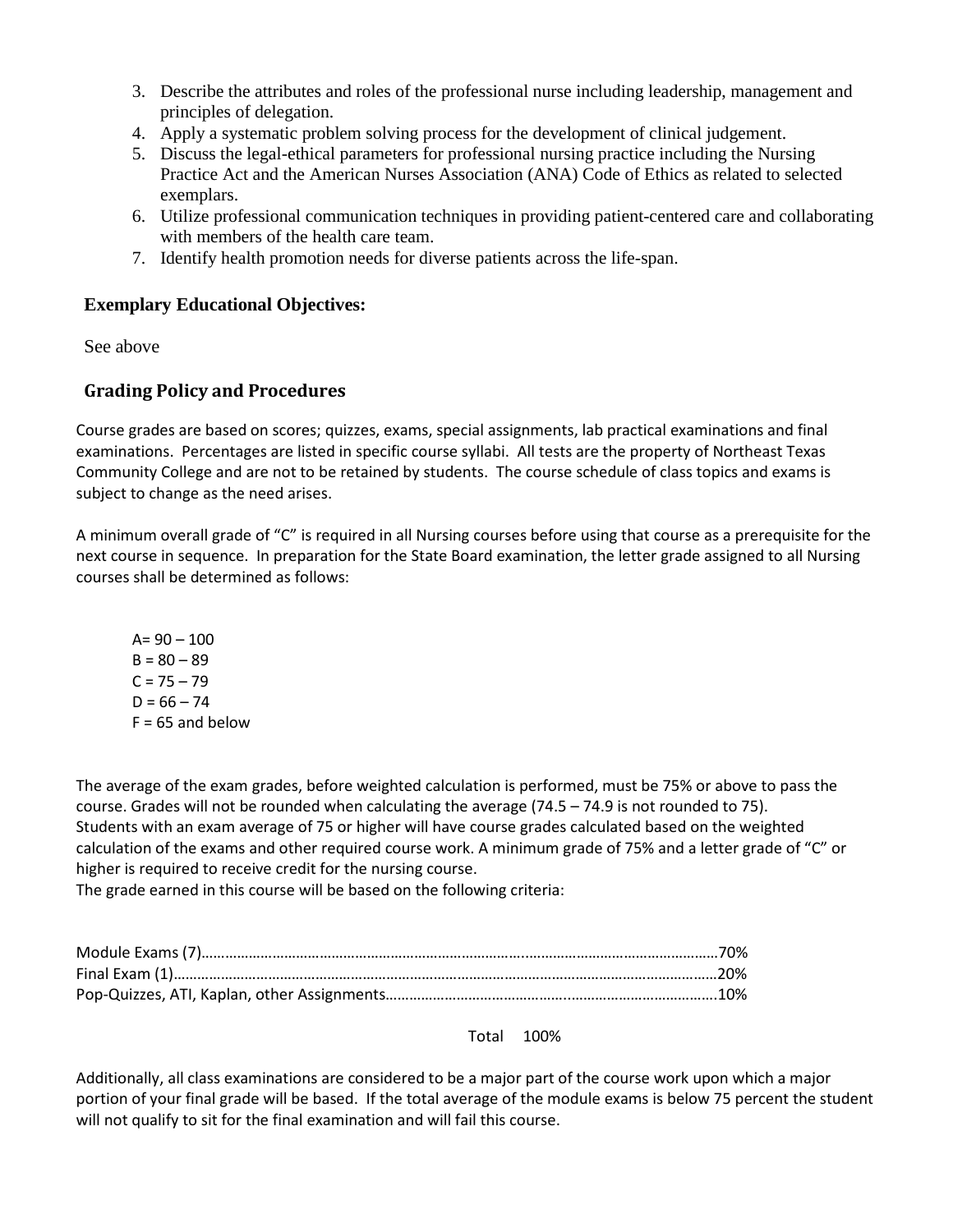### **Course Requirements Dosage Calculations competency:**

Advanced math dosage examination is required to work in the clinical environment and perform medication administration. A passing grade of 100% (pass/fail) will be required to continue in the ADN program. This math dosage calculations exam will include for example: pediatric dosage calculations, IV therapy dosage calculations, IV fluid volume to be infused, and infusion drop rate calculations. The student will have up to three (3) attempts to pass this math exam. The math exam grade will not be calculated with this course grade and is a pass/fail score.

### Skills review:

- Phlebotomy skills evaluation
- Intravenous Therapy competency skills evaluation.
- 12- Lead EKG administration is a group exercise competency that will be successfully mastered in a group skills setting and use of the high-fidelity simulation environment.
- Foley Catheter evaluation

Texas Concept-Based Curriculum Northeast Texas Community College ADN Program RNSG 1324 Concept-Based Transition to Professional Nursing Practice is a hybrid course with a large portion of the reading and homework to be found on the Bb Learning platform and to be completed before coming to class. Teaching methodologies include didactic and skills laboratory using low and high fidelity simulation to reinforce didactic teaching. Classroom student engagement is essential to student learning and is achieved through group projects, assigned case study research/presentations, and guest speakers. Module exams, ATI/Kaplan testing with active test remediation, group projects/case studies during face-to-face class time with low and high-fidelity simulation for content reinforcement will be utilized throughout this course.

The student is required to:

- Review definitions of all concepts on assigned concept analysis diagrams
- Complete required reading and posted assignments on Blackboard prior to the start of the scheduled class or lab
- Attend and participate in all classroom, simulation and lab activities

## **Student Responsibilities/Expectations:**

See Nursing Program Handbook 2016-2017 for specific expectations. Cell phones and smart watches are to be kept in the student's backpack and placed on silent mode. These devices can be accessed at break and/or by prior arrangement with faculty.

## **NTCC Academic Honesty Statement:**

"Students are expected to complete course work in an honest manner, using their intellects and resources designated as allowable by the course instructor. Students are responsible for addressing questions about allowable resources with the course instructor. NTCC upholds the highest standards of academic integrity. This course will follow the NTCC Academic Honesty policy stated in the Student Handbook." **Academic Ethics**

The college expects all students to engage in academic pursuits in a manner that is beyond reproach. Students are expected to maintain complete honesty and integrity in their academic pursuit. Academic dishonesty such as cheating, plagiarism, and collusion is unacceptable and may result in disciplinary action. Refer to the student handbook for more information on this subject.